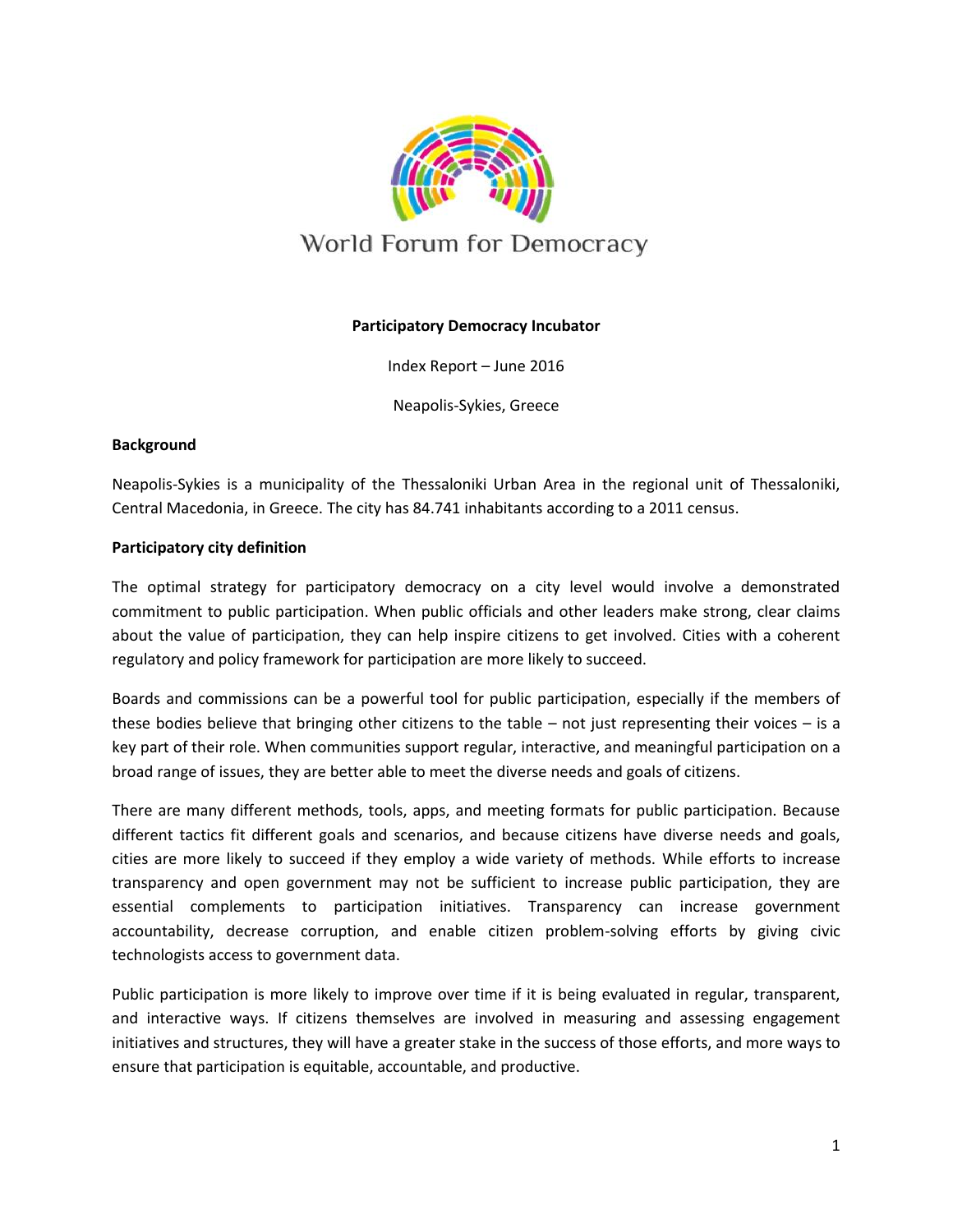# **Methodology**

The Participatory City Index analysis is based on a questionnaire involving 69 questions grouped in ten indicators. Including a set of sub-questions for some of the 69 questions, the cities can gain a maximum of 164 points. The points are converted into a percentage measure to improve the comparability of the results. The ten indicators include commitment, regulatory and policy framework, advisory boards and commissions, civic associations, range of issues, range of tactics, grassroots problem-solving, young people, transparency, and monitoring and evaluation. The index serves as a tool of self-assessment for the cities to critically evaluate and improve their structures for citizen participation.

#### **Results**

# *1. Commitment*

The optimal strategy for participatory democracy on a city level would involve a demonstrated commitment to public participation. Citizens are often doubtful about their ability to help solve public problems, and skeptical about the willingness of public officials to respond to their concerns. When public officials and other leaders make strong, clear claims about the value of participation, they can help inspire citizens to get involved.

It is highly commendable that the city council meetings in Neapolis-Sykies are open to the public and that the city has established a participation commission (an official body, broadly representative of the city's population, which is charged with overseeing public participation). The city issues a regular bulletin that informs citizens about what city government is doing, and how they can participate. Moreover, the city maintains active social media accounts.

In order to demonstrate its commitment to citizen participation, the city could adopt a public statement declaring the importance of public engagement. To systematize its participation strategy, the city should develop a participation plan, an official long-term plan or strategy guiding the participation efforts of different departments or agencies in a coordinated manner. It could also facilitate collaboration with non-governmental organizations to support participation. For a better overview, the city might consider producing an annual report on the state of public participation. Moreover, there should ideally by opportunities for citizens to give input on how participation should be structured and supported and to vote for particular policy options. Lastly, annual awards programmes would be beneficial to support citizen engagement, supported by the city or by a non-governmental organization, which recognize citizens, public officials, or other leaders for their efforts to support public participation.

- $\checkmark$  Adopt a public statement declaring the importance of public engagement.
- $\checkmark$  Develop a participation plan.
- $\checkmark$  Produce an annual report on the state of public participation.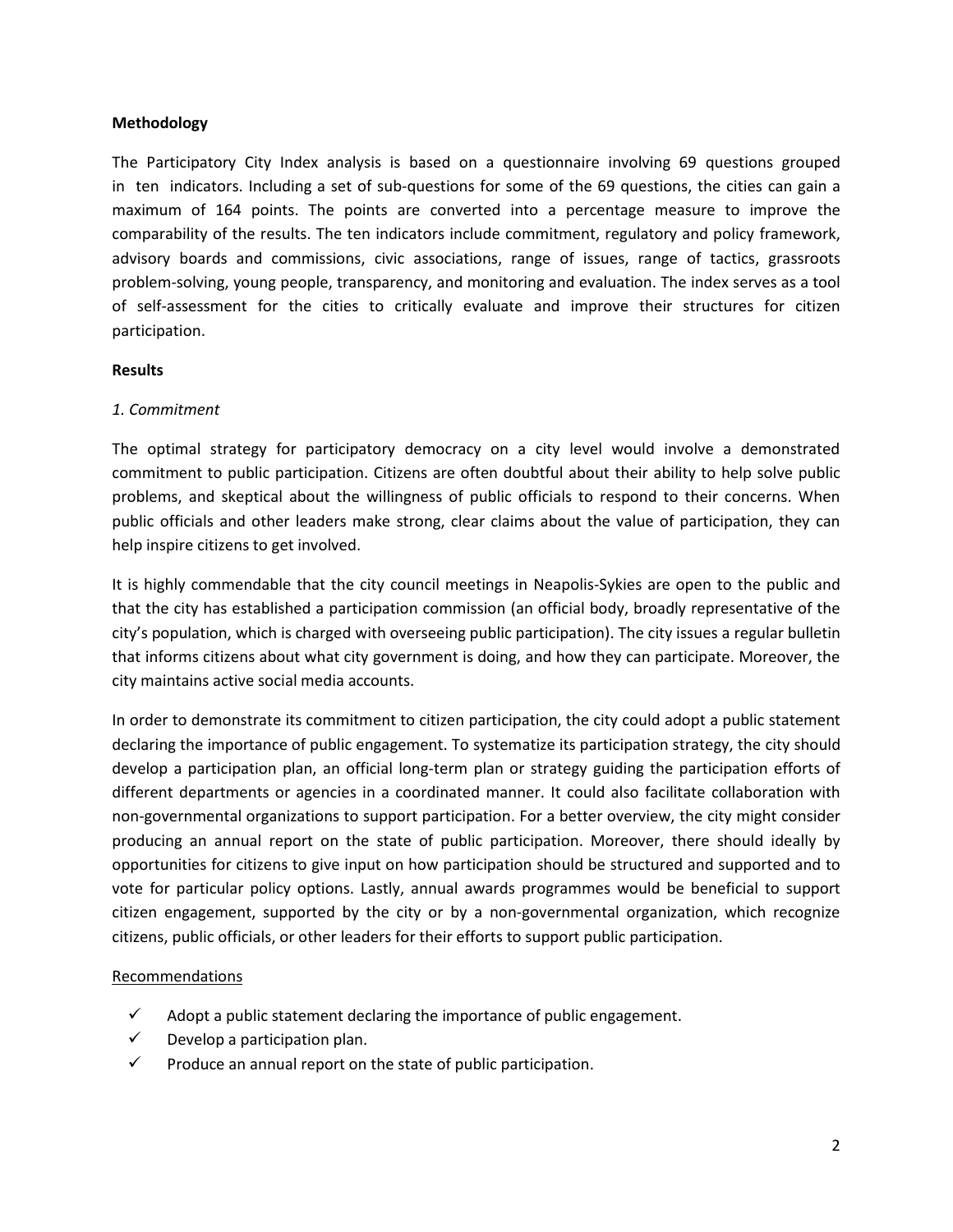- $\checkmark$  Provide official opportunities for citizens to give input on how participation should be structured and supported.
- $\checkmark$  Give citizens the opportunity to vote for policy options (rather than voting for elected representatives).
- $\checkmark$  Create an annual awards program supported by the city or perhaps by a non-governmental organization – which recognizes citizens, public officials, or other leaders for their efforts to support public participation.

# Best Practice<sup>1</sup>

# *Community Appraisal*

Community Appraisals are surveys of local need and opinion about issues such as local housing, schooling, training, employment, culture, health, social welfare and community facilities. Community Appraisal is a method that includes gauging the viewpoints of members of a community on particular issues. Appraisals may be conducted to form a plan of action to resolve an issue or improve existing services. Traditionally, they are citizen driven initiatives although they can also be organised by local authorities. Whilst all Community Appraisals will vary in their application, many will include the following steps:

1. Form a steering committee to take an oversight role.

2. Write up a questionnaire which is to be distributed to households and later collected. As an alternative, software such as 'Village Appraisals for Windows' can be used instead of the paper option.

3. Sort the responses and compile a report of the findings.

4. Distribute the report throughout the community to citizens and to decision-makers in local authorities. Attempts can also be made to convince the local media to discuss the issues raised by the report.

5. Agree on actions to be taken that address the concerns raised by the report with the relevant bodies.

6. Monitor developments and report back to the community with information about the progress of the initiatives.

# *2. Regulatory and policy framework*

 $\overline{\phantom{a}}$ 

In many places, the regulations governing public participation are outdated and unclear. In other places, public officials and staff do not have the participation skills and resources they need. Cities with a coherent regulatory and policy framework for participation are more likely to succeed.

<sup>&</sup>lt;sup>1</sup> All Best Practice examples in this report are available at [www.participationcompass.org](http://www.participationcompass.org/) o[r www.participedia.net.](http://www.participedia.net/)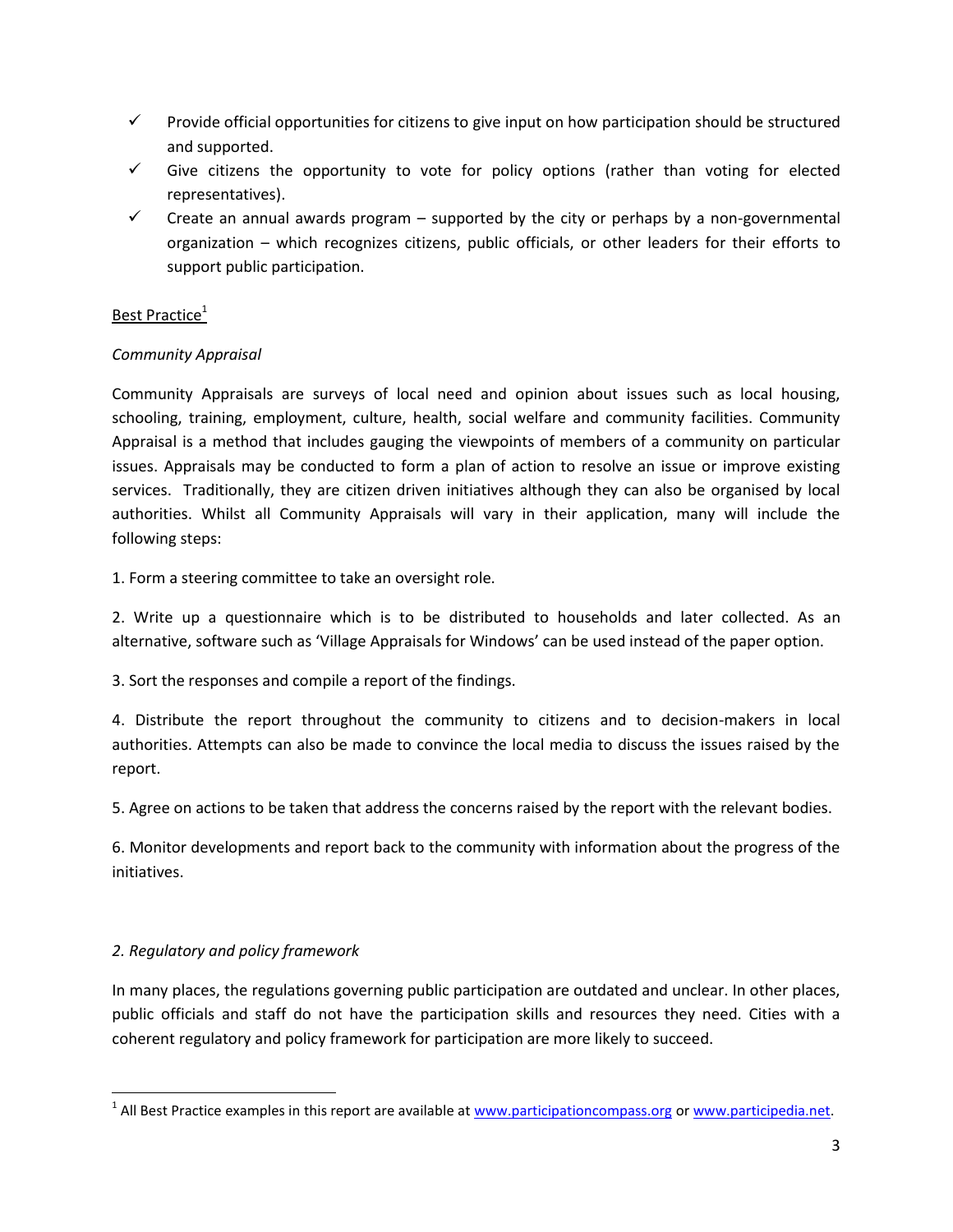The city of Neapolis-Sykies has concrete regulations and policies that govern public participation. These regulations are reviewed on a regular basis. The public officials, staff, and citizens understand how the laws governing public participation are being interpreted and applied. The city has a small budget for public participation and employs a small team to support public participation activities? It provides training opportunities for public officials and city staff who want to learn more about how to support effective participation.

In order to foster its engagement the city could issue a document – a policy, protocol, or set of procedures – that helps public officials, staff, and citizens understand when and why to use specific participation approaches and how a specific approach will affect policy decisions. It could also integrate the support of public participation as a category in the job expectations of people serving in management-level positions for the city.

# **Recommendations**

- $\checkmark$  Publish a document a policy, protocol, or set of procedures that helps public officials, staff, and citizens understand when and why to use specific participation approaches.
- $\checkmark$  Include facilitating, encouraging, or supporting public participation as a category in the job expectations of people serving in management-level positions for the city.

# *3. Advisory boards and commissions*

Boards and commissions can be a powerful tool for public participation, especially if the members of these bodies believe that bringing other citizens to the table – not just representing their voices – is a key part of their role.

The city of Neapolis-Sykies has six advisory boards and commissions for citizens. The members of boards and commissions are either appointed by public officials or chosen by lot. It is positive that they are broadly representative of the larger population, in terms of age, race/ethnicity, income level, and immigrant/native-born. The members of the boards and commissions regularly lead public participation efforts that bring other citizens to the table. The meetings are structured and facilitated in ways that encourage productive dialogue, deliberation, and participation and public officials are obliged to give information to boards and commissions, and consider their recommendations.

To inform more people about its activities, the boards and commissions could use online tools to interactively engage the public.

# Recommendations

 $\checkmark$  Make sure that boards and commissions regularly use online tools to interactively engage the public.

# *4. Civic associations*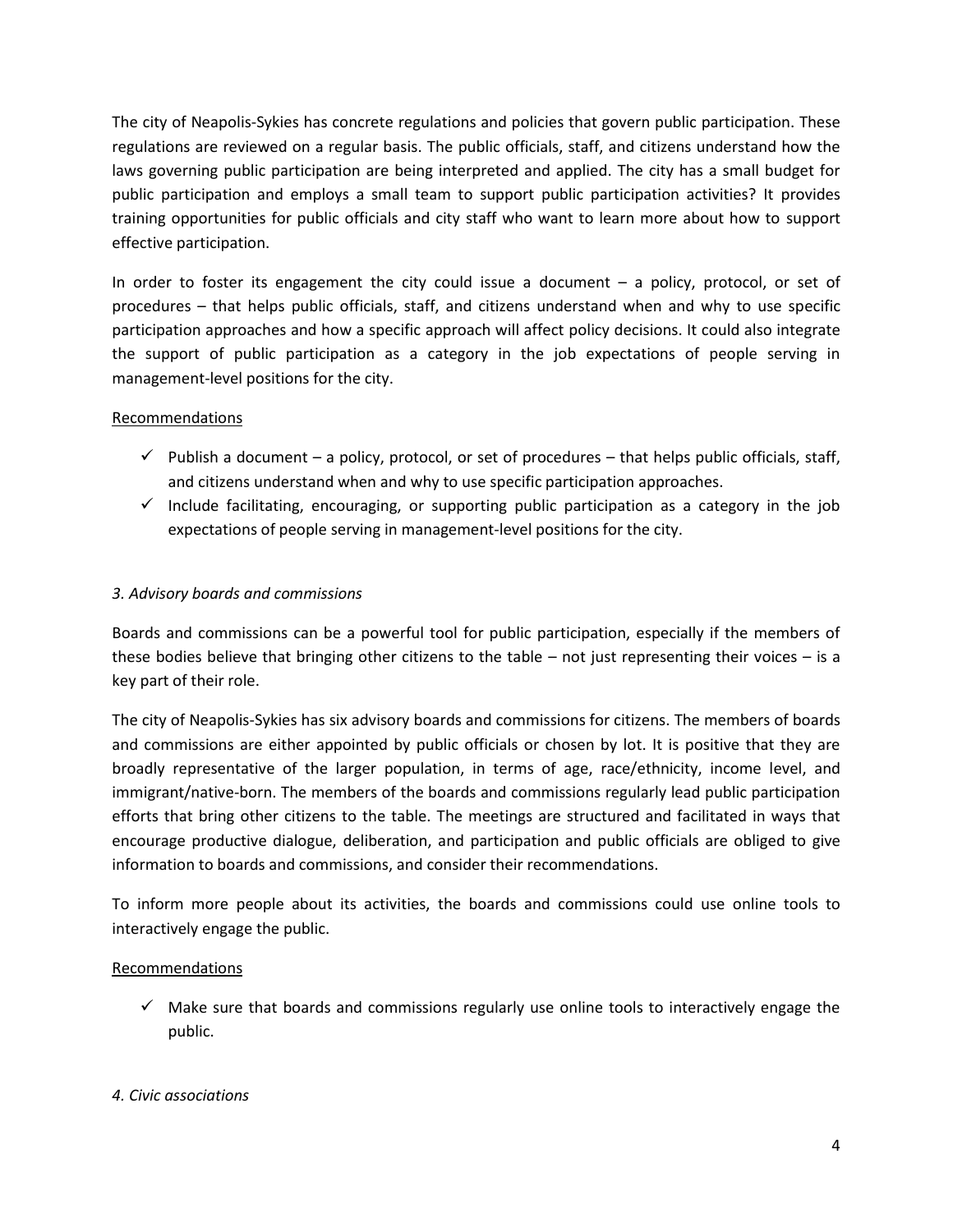Many cities have civic associations, operating in neighbourhoods, schools, and other settings, which help to engage people in public life. These associations are better able to contribute to public participation when they are inclusive, broadly supported, and well-connected to government.

It is positive that there is an active online network in the majority of all *neighborhoods*, as well as a network that gives neighborhood groups an official role in public decisions. The meetings of neighborhood groups are structured and facilitated in ways that encourage productive dialogue, deliberation, and participation and the leadership of most neighborhood groups is broadly representative of the neighborhood, in terms of age, race/ethnicity, income level, and immigrant/native-born. Moreover, Neapolis-Sykies has tasked city employees with maintaining communication between neighborhood groups and local government.

Unfortunately, neighborhood meetings, events, and online forums do not attract large, diverse numbers of people in Neapolis-Sykies. The city has not put a system in place to track who participates in neighborhood groups. Besides, active neighborhood associations do not exist in all neighborhoods. To further improve neighborhood engagement, the city could offer training programs or other supports that help build the engagement capacity of neighborhood groups.

In the majority of Neapolis-Sykies' *schools*, there are active parent groups and online networks. The meetings of parent groups structured and facilitated in ways that encourage productive dialogue, deliberation, and participation. School meetings, events, and online forums regularly attract large, diverse numbers of people and the leadership of most parent groups broadly representative of the school population, in terms of age, race/ethnicity, income level, and immigrant/native-born. The city employs staff to maintain communication between the local government and the schools.

In order to further improve its results, the city could track who participates in school meetings and provide training programs or other supports that help build the engagement capacity of parent groups.

It is positive to note that community organizing or issue advocacy groups, ethnic associations, faith communities, and other social groups in the city help engage large numbers of people in public decisionmaking and problem-solving. Moreover, there are regular social events that help engage large numbers of people in public decision-making and problem-solving and most neighborhoods have buildings – such as community centers, schools, or churches – that are welcoming, widely used spaces for public participation events and activities.

- $\checkmark$  Create active neighbourhood associations in the majority of all neighbourhoods.
- $\checkmark$  Install a system of tracking who participates in neighbourhood groups.
- $\checkmark$  Support training programs that help build the engagement capacity of neighbourhood groups.
- $\checkmark$  Make sure that the school system supports training programs that help build the engagement capacity of parent groups.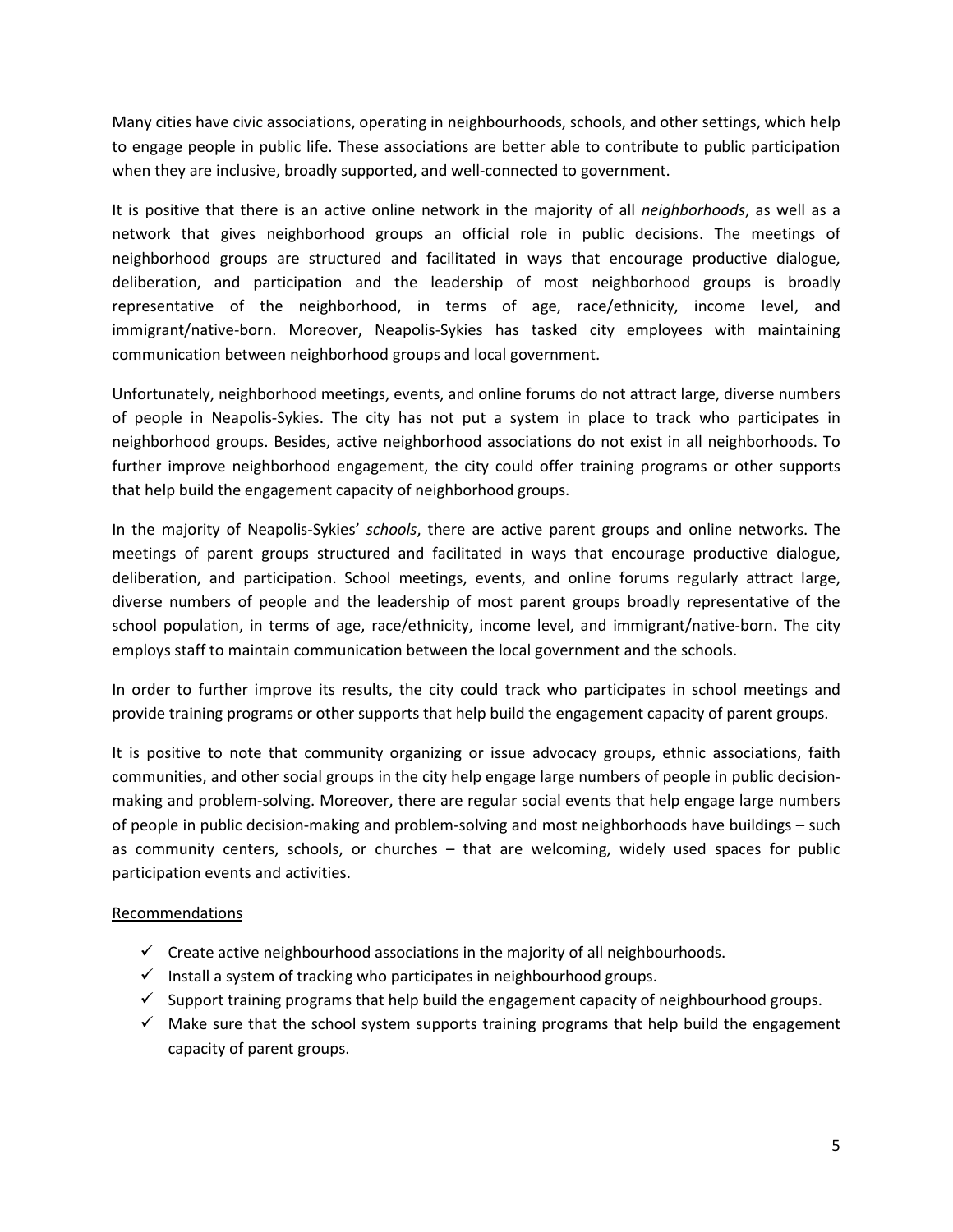#### Best Practice

#### *Trade School*

Teachers propose classes and ask for barter items from students. For example, if you teach a class about making butter, you might ask students to bring heavy cream, jars, bread, music tips, clothes, vegetables, or help with something like finding an apartment. Students sign up for classes by agreeing to bring a barter item for the teacher. Trade School is for people who value hands-on knowledge, mutual respect, and the social nature of exchange.

# $\rightarrow$  [Trade School](http://tradeschool.coop/about/) Glasgow

# *5. Range of issues*

Most cities face a range of challenges and opportunities that affect citizens and that deserve productive public participation. When communities support regular, interactive, and meaningful participation on a broad range of issues, they are better able to meet the diverse needs and goals of citizens.

The issues could include, inter alia, planning and land use, public health, education, budgeting and public finance, transportation, policing and public safety, or racism and cultural difference. A high quality citizen participation in each of the fields would involve large numbers of people (at least 5% of the population). The people who participate would be broadly representative of the larger population and the participation should be interactive, i.e. it should facilitate two-way communication between citizens and government, and among different kinds of citizens. There should be opportunities to participate at least once a month and the participation experience should provide people with the information they need. The participation experiences should give people a chance to discuss why the issue matters to them and provide people with a range of choices or policy choices to consider. Besides, the participation activities need to have a clear impact on policymaking and enable people to take action in a variety of ways (e.g. as volunteers, or in committees or task forces, or through other groups and networks in the community). Last but least, the participation activities should be enjoyable for people.

In the city of Neapolis-Sykies, there are participation opportunities for citizens in a broad range of policy fields, including planning and land use, public health, education, budgeting, transportation, policing and public security, as well as racism and cultural difference. In these exercises, the people who participate are broadly representative of the larger population and the participation is interactive. There are last once a month opportunities to participate. Before the meetings, participants receive the necessary information for an informed debate. On this basis, the participants discuss why the respective issue matters to them and consider different policy choices. It is important that the participation activities have a clear impact on policymaking and enable people to take action in a variety of ways. Most citizens think of these participation opportunities as enjoyable. Unfortunately, these opportunities for participation rarely attract large numbers of citizens (usually less than 5%). Therefore, the city should strengthen its efforts to reach out to the people and inform them more often about participation possibilities.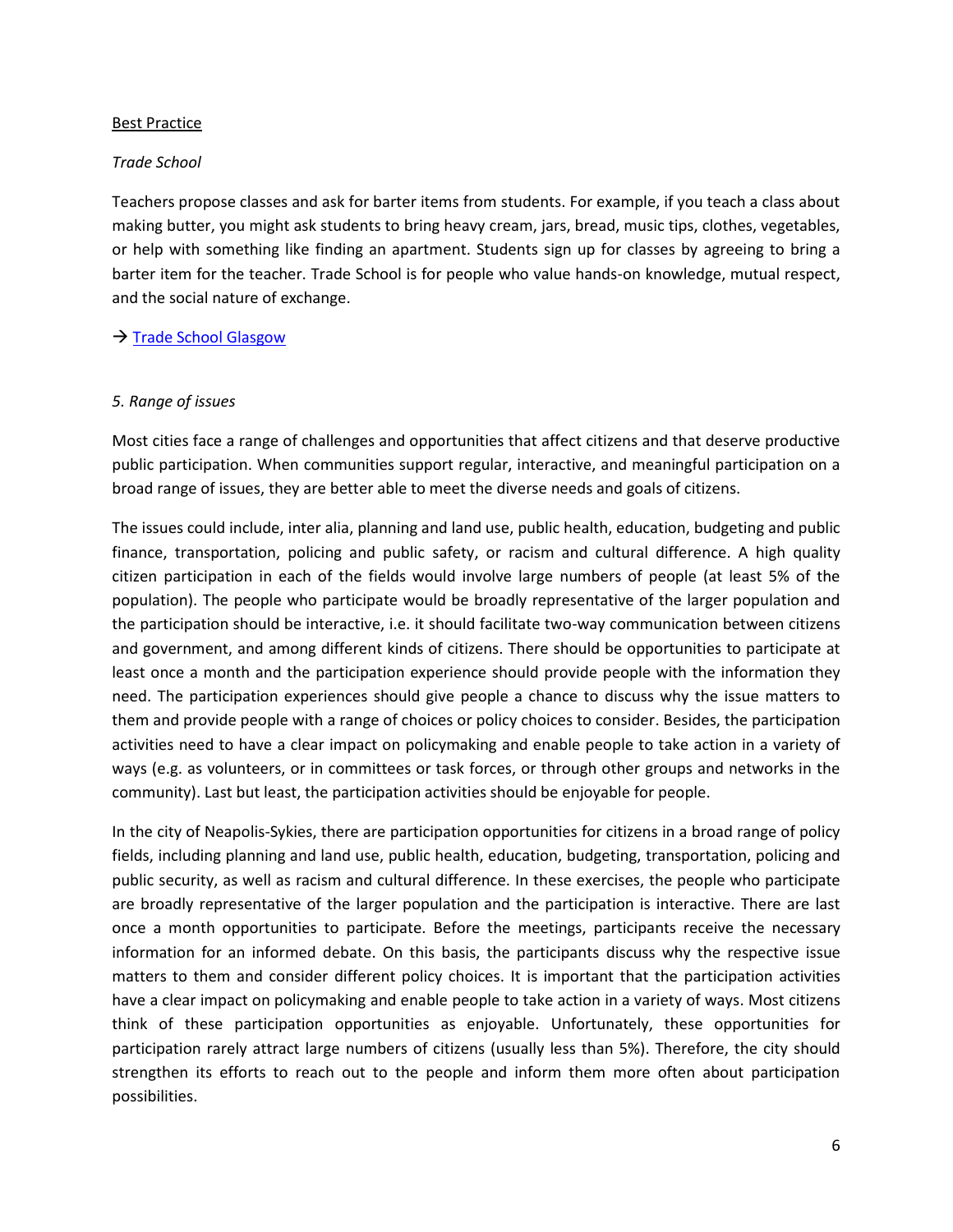# Recommendations

 $\checkmark$  Reach out to larger numbers of people and actively invite them to participate in citizen deliberations

# Best Practice

# *21st Century Town Meetings*

21st Century Town Meetings bring together between 500 and 5,000 people, to discuss local, regional or national issues. By using technology, this method combines the benefits of small scale face-to-face discussions with those of large group decision making.

This method uses technology to overcome the common tradeoff between the quality of discussion and the size of the group. The participants are spilt up into groups of 10-12 people, where they have facilitated small-group discussions. Each facilitator uses a networked computer to instantly collate ideas and votes from the table. This information is sent to a central point where a team summarises comments from all tables into themes that can be presented back to the room for comment or votes. Each participant also has a keypad which allows them to vote individually on themes or questions. The results of these votes are presented in real time on large screens for instant feedback from participants. The computers and voting pads generate volumes of useful demographically-sortable data. This information is often quickly edited into a report which is printed and given to participants, decisionmakers and journalists at the end of the event.

The whole process can either take place within one room, or groups can gather in many locations around the country or the world. Often, the participants are selected to be demographically representative of the whole population.

The interchange between the small- and large-scale dialogues is powerful as it allows participants to discuss the issues in a small manageable setting, whilst maintaining the legitimacy of a process involving large numbers of people. The immediacy of the vote also creates transparency during the meeting

 $\rightarrow$  [Landscape Town Meeting \(Tuscany, Italy\)](http://participedia.net/en/cases/landscape-town-meeting-tuscany-italy)

# *6. Range of tactics*

There are many different methods, tools, apps, and meeting formats for public participation. Because different tactics fit different goals and scenarios, and because citizens have diverse needs and goals, cities are more likely to succeed if they employ a wide variety of methods.

The city of Neapolis-Sykies has experimented with a range of different tactics to involve citizens in policy-making. Through online surveys and polls, the city has collected the citizens opinions on different subjects. The city has also set up an online problem reporting platform that allows people to enter data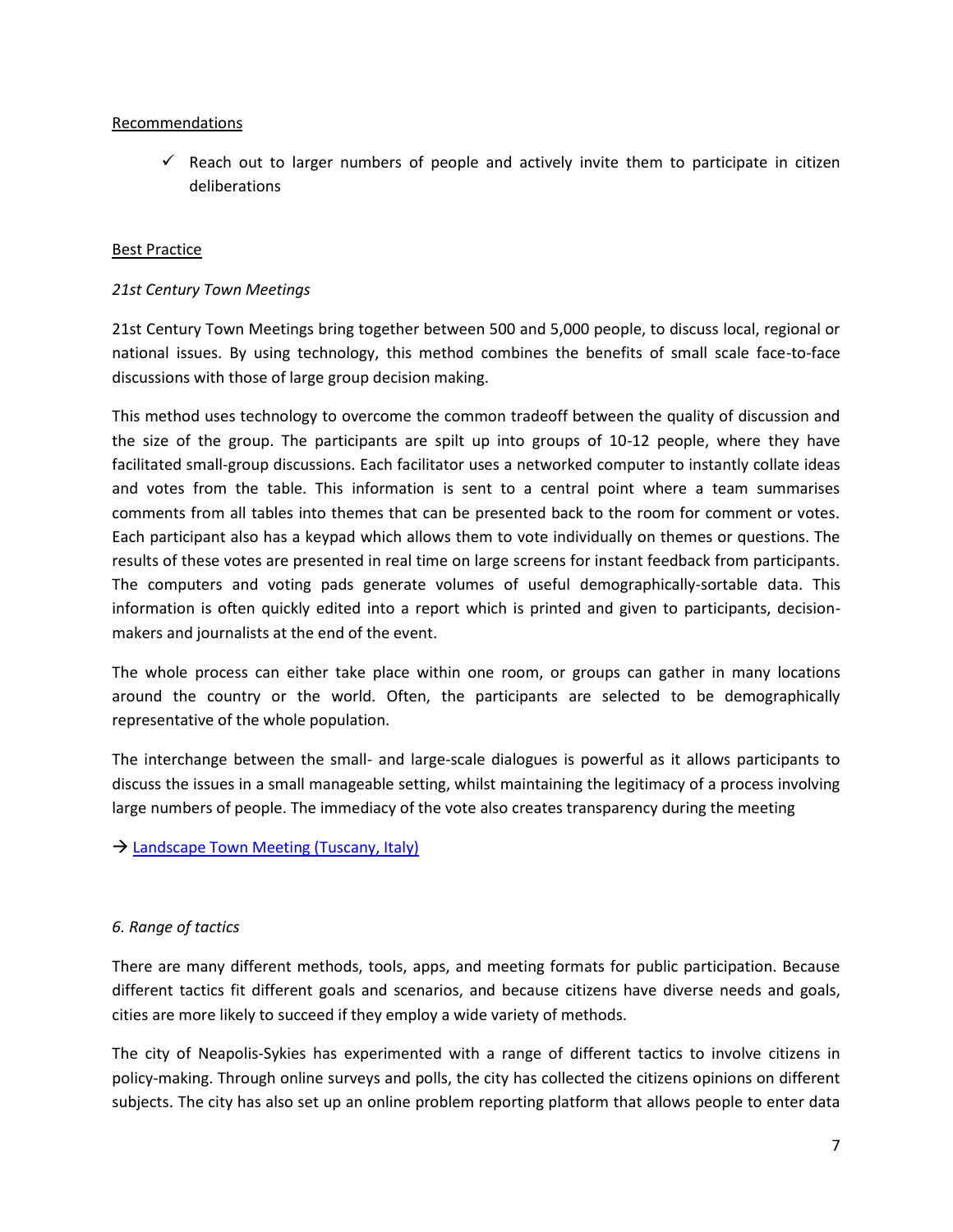about particular problems and conditions, such as potholes, graffiti, and environmental hazards. Crowdfunding and minigrants have enabled people to ask for and donate money for city or volunteer projects. Through collaborative planning processes, people were brought together to make design, planning or architectural decisions. The city has also organized public deliberation opportunities in which citizens, public officials, public employees, and other stakeholders interact in small-group sessions where they share experiences, consider a range of policy options, and decide together what should be done.

# Recommendations

The city of Neapolis-Sykies may wish to complement its diverse range of tactics with the following tools or methods to include more citizens in local decision-making:

- $\checkmark$  Surveys and Polls offline: Basic data gathering tactic can be conducted by phone, by mail, and in person.
- $\checkmark$  Keypad polling: A type of polling, using handheld polling devices or smartphones, which is typically conducted as part of a face-to-face meeting.
- $\checkmark$  Focus Groups: Facilitated, face-to-face small-group discussions can be used to delve more deeply into people's views and perspectives, as well as the values, needs, and concerns that lie behind people's beliefs. Can also be used to test how people's opinions change when presented with different options or pieces of information.
- $\checkmark$  Crowdsourcing: Online platforms and face-to-face exercises that allow people to suggest ideas and then rank, refine, and comment on all the ideas generated by the crowd. Some are framed as contests, with the most popular or useful entries winning prizes, badges, or vouchers.
- $\checkmark$  Serious Games: Online or face-to-face exercises that give citizens a chance to test their knowledge, strengthen their relationships, or come up with their own solutions to public problems.
- $\checkmark$  Wiki-Based Mapping and Writing Platforms: Online technologies that incorporate individual contributions into a central map, database, or document. In some cases, they include processes that help people interact and negotiate in areas where their contributions differ.
- $\checkmark$  Online Networks: Temporary or long-term online forums set up to encourage communication and collaboration within groups.
- $\checkmark$  Participatory Budgeting: Processes that engage large, diverse numbers of people deliberation, planning, and voting on how to spend a pool of public money.

# *7. Grassroots problem-solving*

Citizens have more ways to contribute to public problem-solving than ever before. Productive public participation strategies encourage and support citizens to take action in a variety of ways. In their public statements about the value of participation, public officials and staff should therefore support the idea that citizens can help contribute to solving public problems.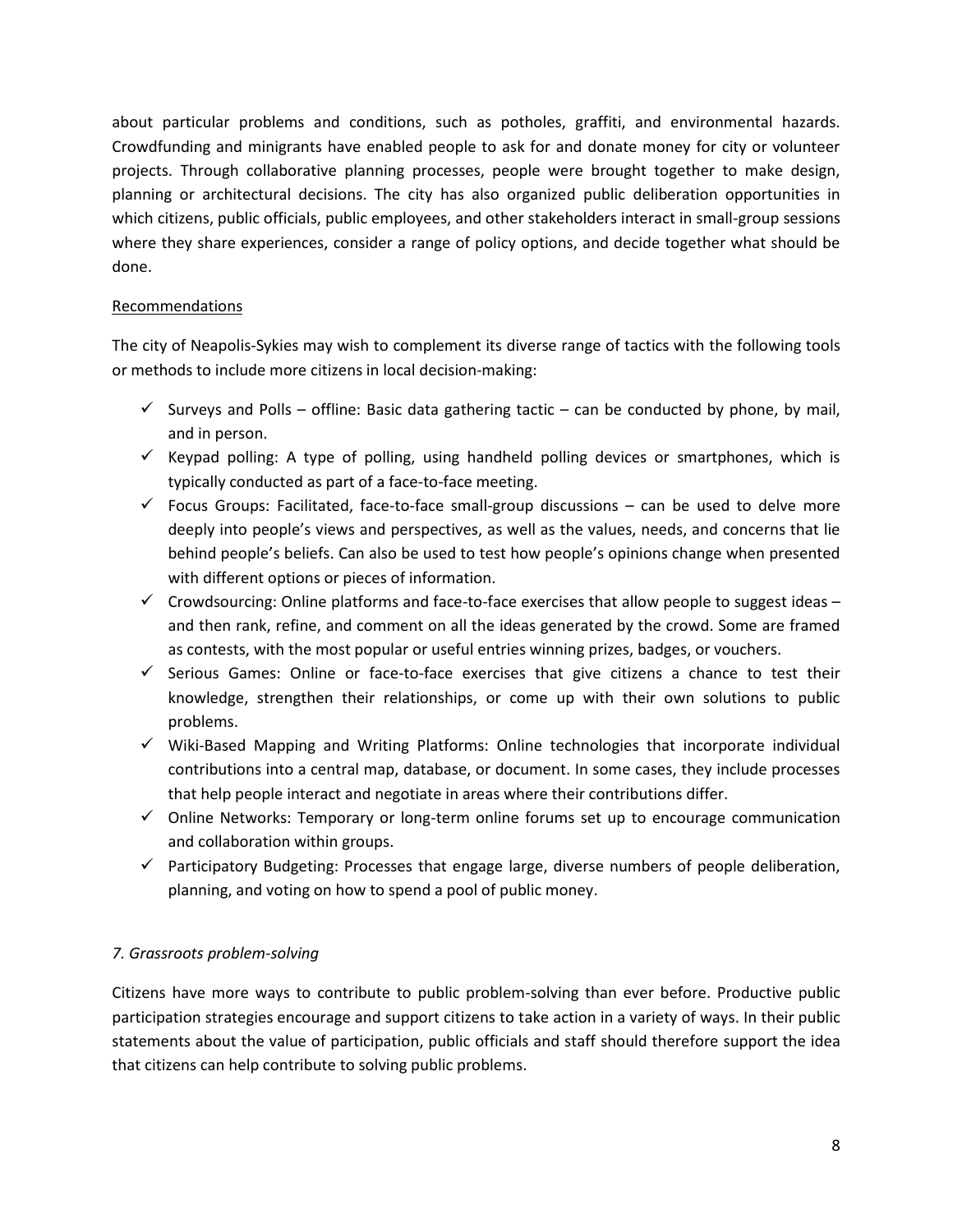The existing participation opportunities in Neapolis-Sykies are organized in a way that allows citizens to discuss and plan ways they can take action. However, in order to attract more citizens and show that public officials and staff support the idea that citizens can help contribute to solving public problems, the city may wish to publish a statement about the value of participation and implement a small-grant program to support the implementation of action ideas. It could also support an annual citizens' academy or some other training program for citizens or an annual awards program – supported by the city or perhaps by a non-governmental organization – which recognizes citizens for their efforts to solve public problems.

# Recommendations

- $\checkmark$  In their public statements about the value of participation, public officials and staff should support the idea that citizens can help contribute to solving public problems.
- $\checkmark$  Provide a small-grant program to support the implementation of action ideas.
- $\checkmark$  Support an annual citizens' academy or some other training program for citizens.
- $\checkmark$  Invite young people to contribute a certain number of volunteer hours before graduation.
- $\checkmark$  Implement an annual awards program supported by the city or by a non-governmental organization – which recognizes citizens for their efforts to solve public problems.

# Best Practice

# *Deliberative Polling*

A Deliberative Poll takes a representative sample of the population, provides them with information about an issue and time to deliberate about it before coming up with a considered opinion. These results are then used as a guide to what the whole population would think if they had a similar chance to deliberate.

# Process:

• A representative sample of the population is selected, based on gender, race, education and socioeconomic background.

• Participants fill out a questionnaire on their opinions on the issue.

• Participants are then invited to gather for a few days to discuss the issues. Participants have access to unbiased background material. They discuss the issues in small groups with trained facilitators. Participants can also ask questions to experts in the area.

• After this deliberation, participants fill out the original questionnaire again.

The resulting changes in opinion are thought to represent the conclusions the public would reach if they had the opportunity to become more informed about the issues. Often, Deliberative Polling creates dramatic, statistically significant changes in views. However, follow up studies tend to show that some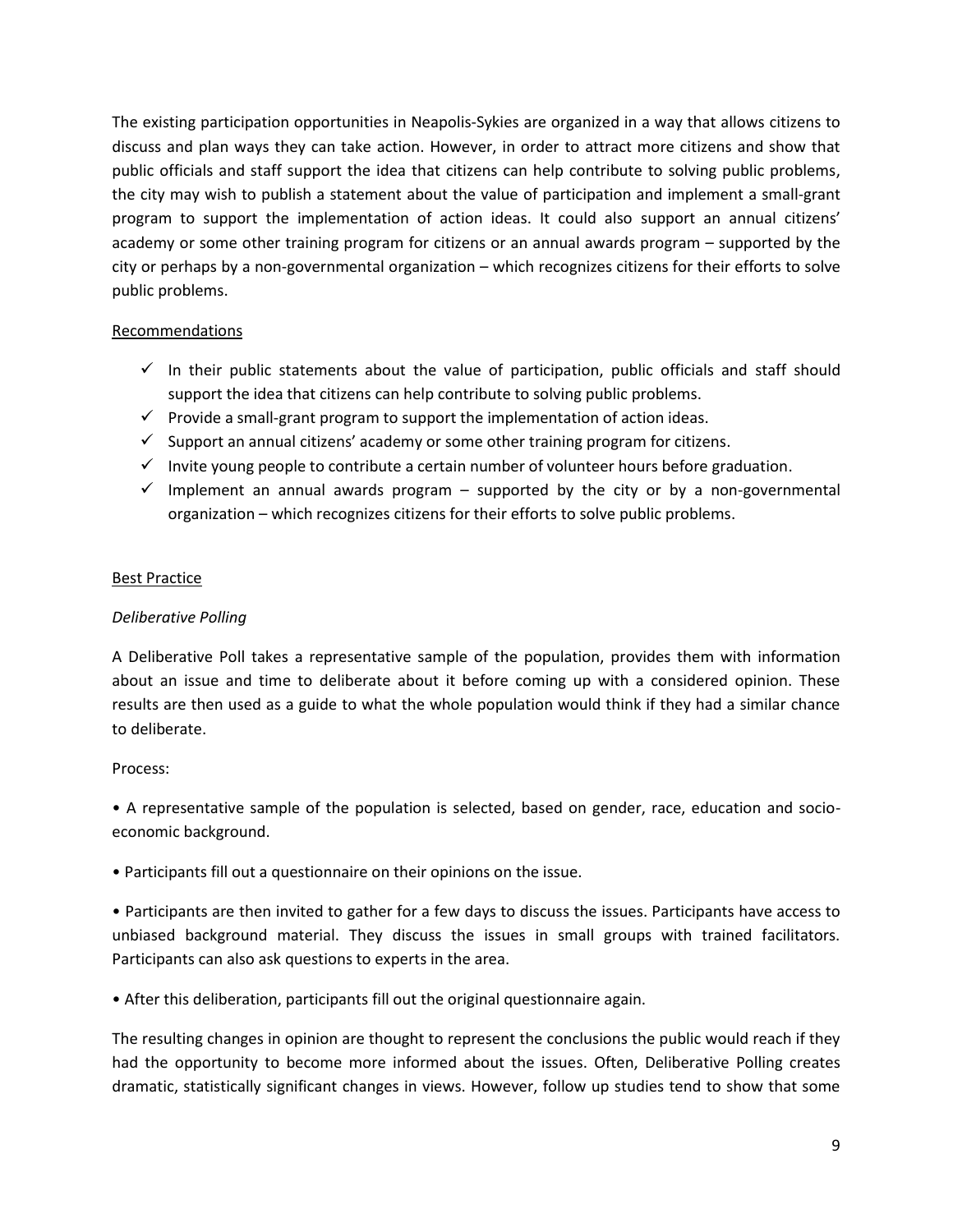of these changes are reversed over time. Deliberative polls are often run in collaboration with TV companies, which then broadcast parts of the process, allowing the wider public to share the learning of the participants. You should use a Deliberative Poll when you want to engage on a complex issues which the public know little about.

# $\rightarrow$  Marousi, Greece - [Deliberative Polling](http://participedia.net/en/cases/marousi-greece-deliberative-polling)

# *8. Young people*

As the adult citizens of the future, young people need experiences and education that prepare them for their future roles. But young people can also be dynamic leaders in the present. Productive participation strategies tap into the present and future civic capacity of young people.

It is highly commendable what Neapolis-Sykies does to include young people in political decisionmaking. Within the school system, young people have meaningful opportunities to address key issues facing students and the schools. Outside the school system, there are there meaningful opportunities for young people to take part in public decision-making and problem-solving, such as a youth council. The people who take part in the youth council are broadly representative of the larger youth population, in terms of age, race/ethnicity, income level, and immigrant/native-born. On a regular basis, they present recommendations to local government. The youth council is also connected to other participation opportunities and regularly organizes participation opportunities that bring other young people to the table.

# *9. Transparency*

While efforts to increase transparency and open government may not be sufficient to increase public participation, they are essential complements to participation initiatives. Transparency can increase government accountability, decrease corruption, and enable citizen problem-solving efforts by giving civic technologists access to government data.

On this note, it is positive that the city has a website. Public meetings are televised or livestreamed, with opportunities for remote interaction by citizens. Moreover, the city releases financial data and data on public services and meetings in machine-readable formats.

In order to further increase transparency, the city could support Application Programming Interfaces, efforts to support the local civic tech community use public data and help citizens understand and use public data.

- $\checkmark$  Support efforts to help the local civic tech community use public data.
- $\checkmark$  Support efforts to help citizens understand and use public data.
- $\checkmark$  Support Application Programming Interfaces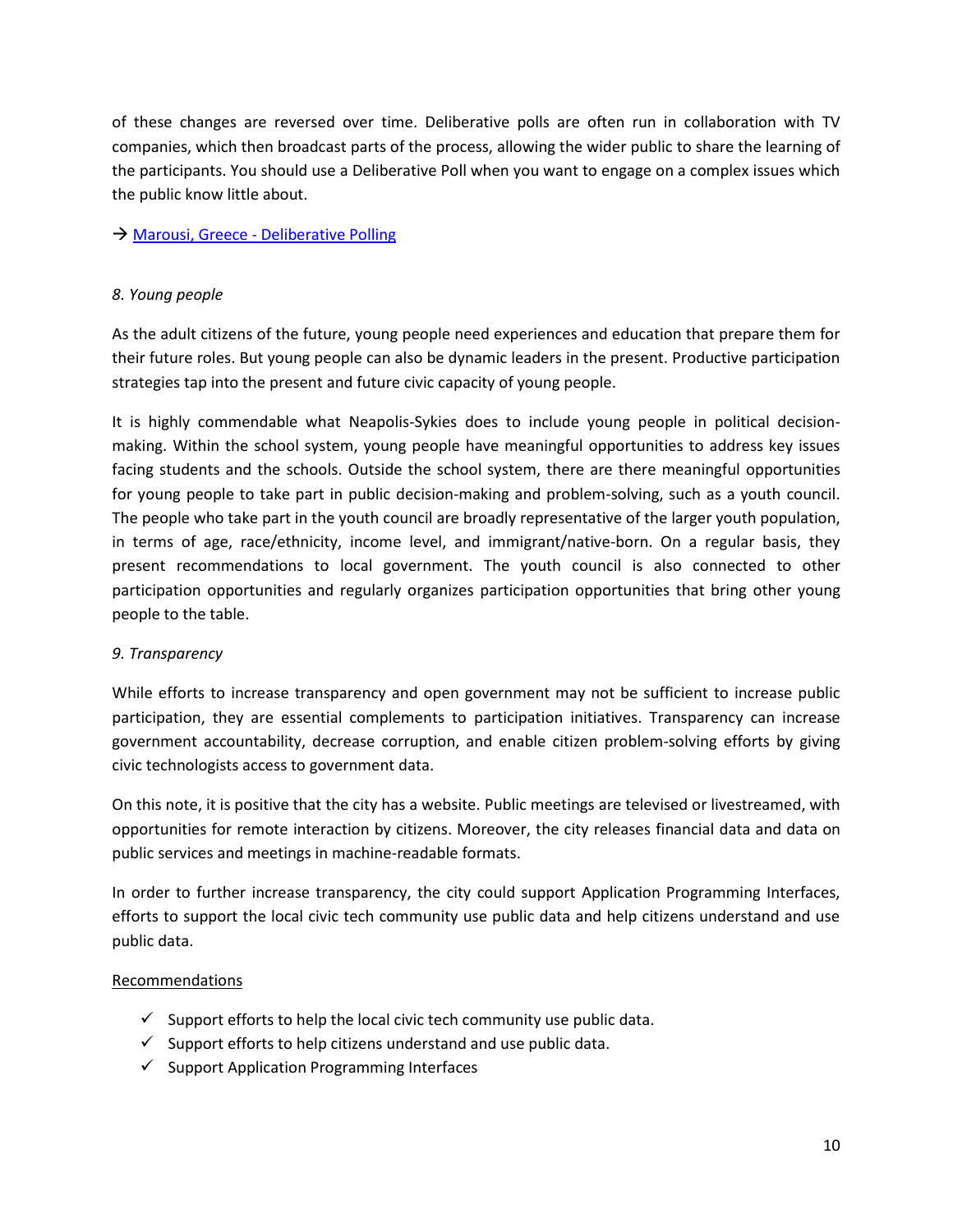#### Best Practice

#### *Area Forum*

Area Forums are meetings held locally, often hosted by the local council. The meetings are attended by local councillors, together with senior representatives from the local authorities, the Police, Primary Care Trusts and other key local organisations, to debate key topics and answer residents' questions faceto-face.

The Area Forum workshops are normally run in the evenings and are chaired by a local councillor. A Chief Officer also attends each meeting and ensures that the recommendations made are properly fed back into the council's decision-making processes. Area Forums concentrate their conversations on the topics of particular concern to local communities in the area. The outcomes are reported to Area Forum members either on an individual basis or via an Area Forum newsletter, which is distributed to members after each meeting; the minutes from each meeting are normally available online. You do not have to be a member of an Area Forum to attend, but you are encouraged to join so that you can be regularly updated about meetings and developments that have occurred as a result of your input.

 $\rightarrow$  [King County Community Forums, UK](http://participedia.net/en/cases/countywide-community-forums-king-county)

#### *10. Monitoring and evaluation*

Public participation is more likely to improve over time if it is being evaluated in regular, transparent, and interactive ways. If citizens themselves are involved in measuring and assessing engagement initiatives and structures, they will have a greater stake in the success of those efforts, and more ways to ensure that participation is equitable, accountable, and productive.

Therefore, the city of Neapolis-Sykies should publish a plan or protocol for evaluating public participation processes and outcomes. There should be a process for tracking the long-term effects of public participation on key social indicators. In this context, participation processes and outcomes need to be viewed through an equity lens. The city might wish to publish surveys, questionnaires, or other evaluation instruments that are used to evaluate individual participation opportunities and provide citizens with opportunities to give feedback on how official public meetings are structured and facilitated. The results of evaluations should be made publicly available and broadly disseminated. Lastly, there should be regular opportunities for public officials, staff, and citizens to analyze participation evaluations and make recommendations.

- $\checkmark$  Publish a plan or protocol for evaluating public participation processes and outcomes.
- $\checkmark$  Install a process for tracking the long-term effects of public participation on key social indicators.
- $\checkmark$  View participation processes and outcomes through an equity lens.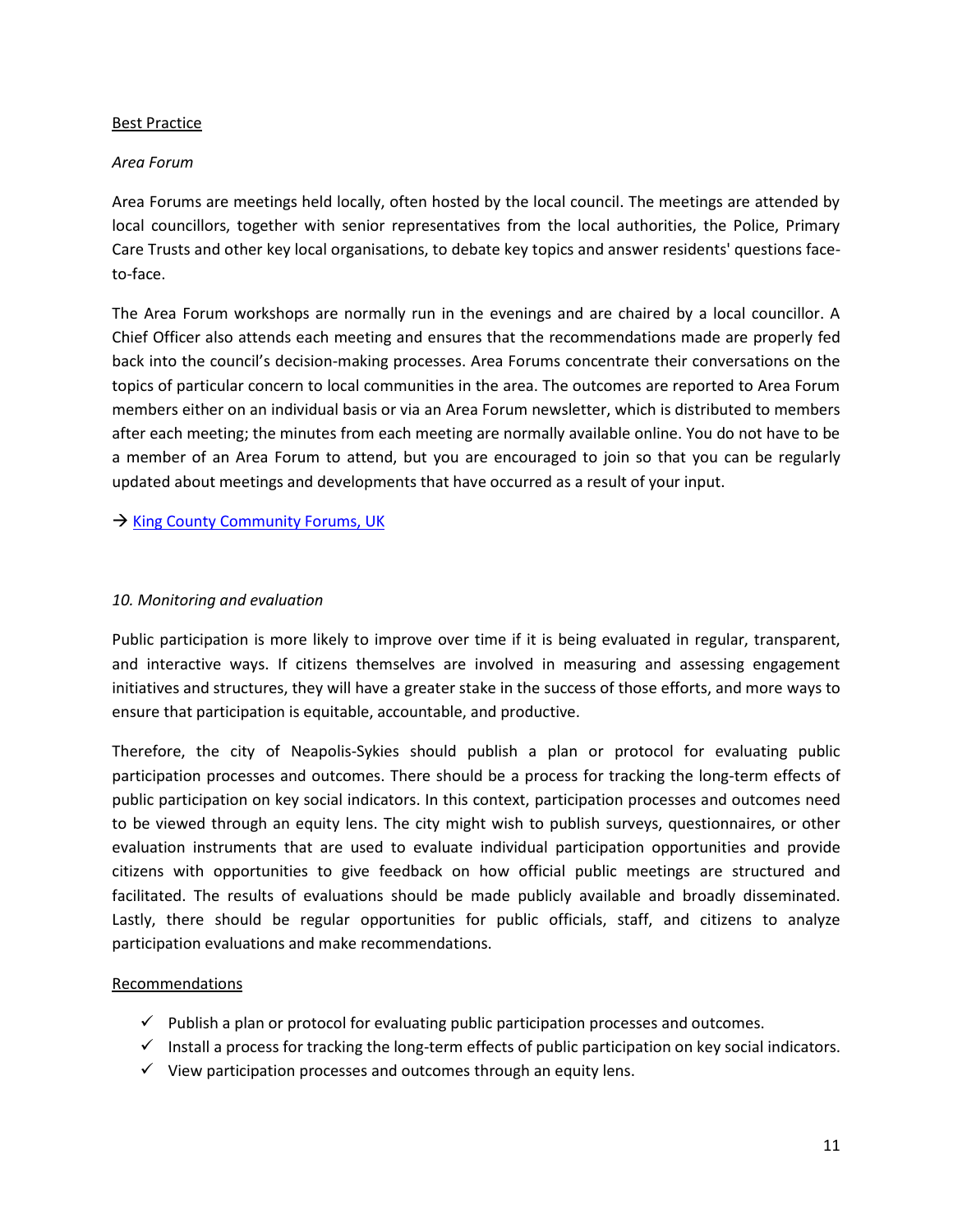- $\checkmark$  Publish surveys, questionnaires, or other evaluation instruments that are used to evaluate individual participation opportunities.
- $\checkmark$  Provide citizens with opportunities to give feedback on how official public meetings are structured and facilitated.
- $\checkmark$  Make results of evaluations publicly available and disseminate them broadly.
- $\checkmark$  Provide regular opportunities for public officials, staff, and citizens to analyze participation evaluations and make recommendations.

# Best Practice

#### *Delphi Survey*

A Delphi Survey is a series of questionnaires that allow experts to develop ideas about potential future developments around an issue. The questionnaires are developed throughout the process in relation to the responses given by participants.

Delphi Surveys are used to gather collective forecasts through questionnaires about likely or possible developments in particular areas. Delphi Surveys can be carried out face to face, online or by post. In online versions, participants are given their own login and password to access the site. This is useful when the expert participants are very busy people. The technique aims to derive the benefit of the opinions of a group of experts, while avoiding the disadvantages of 'group-think' and group dynamics where certain individuals dominate the discussion. The process takes place in a number of stages:

• The first questionnaire either asks the participants to individually identify issues and generate as many ideas as possible or to answer more close ended questions such as the likely dates for specific developments.

• The second questionnaire anonymously feeds back all the ideas and forecasts sent in the first round to all participants. This questionnaire also provides space for participants to refine each idea, comment on their strengths or weaknesses and to suggest new ideas.

• An additional questionnaire then summarises the input from the second questionnaire and asks for further clarification, strengths, weaknesses, and new ideas. This stage can be repeated as many times as necessary until consensus on key points is reached.

• The end product is either a consensus amongst the participants on likely and possible future developments, or a wide range of possible developments and their relative strengths and weaknesses.

→ [District of Okanagan-Similkameen, British Colombia, Canada](http://participedia.net/en/cases/use-delphi-method-develop-horse-control-strategy)